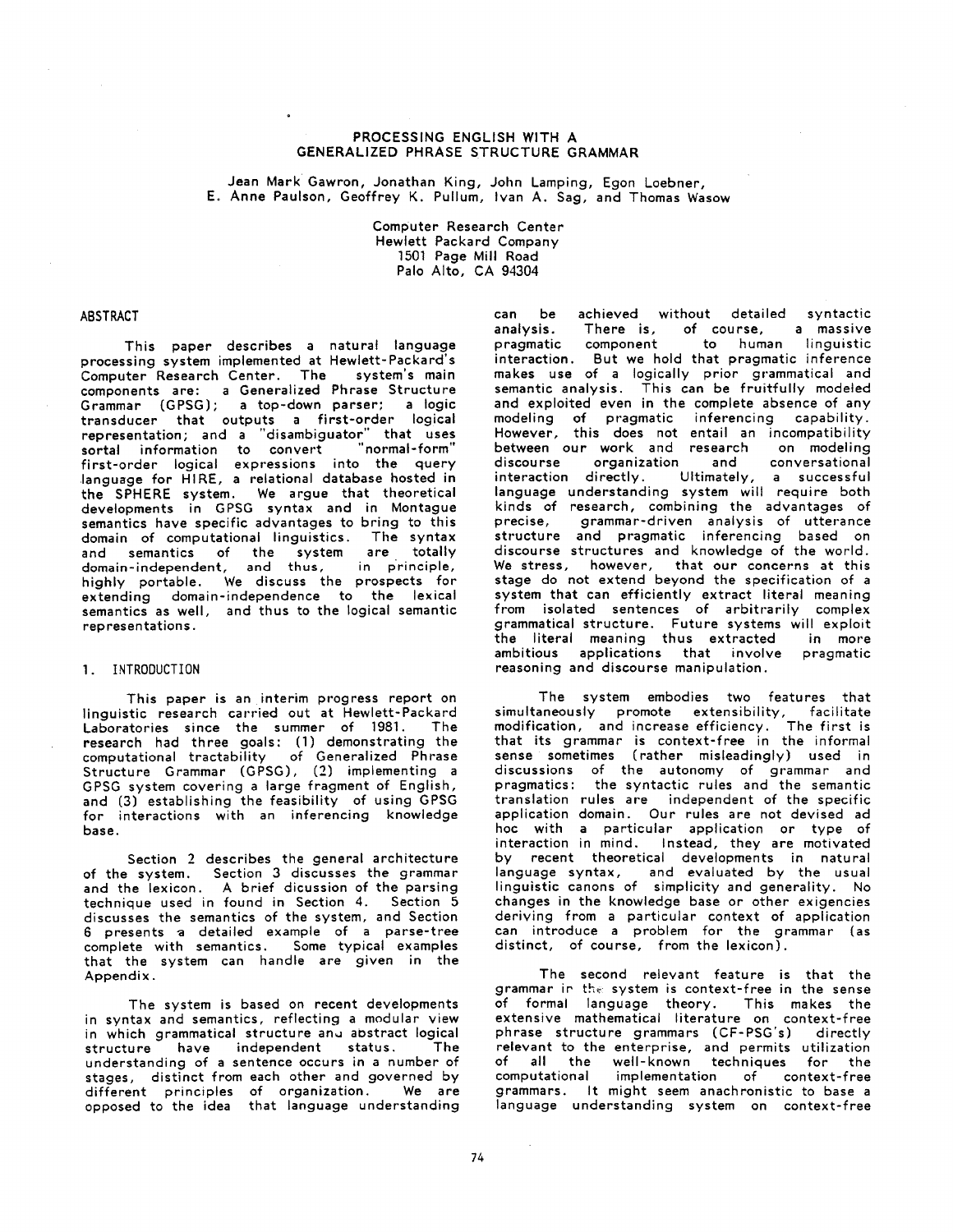parsing. As Pratt (1975, 423) observes: "It is fashionable these days to want to avoid all reference to context-free grammars beyond warning students that they are unfit for computer consumption as far as computational linguistics is concerned." Moreover, widely accepted arguments have been given in the linguistics literature to the effect that some human languages are not even weakly context-free and thus cannot possibly be described by a CF-PSG. However, Gazdar and Pullum (1982) answer all of these arguments, showing that they are either formally invalid or empirically unsupported or both. It seems *appropriate,* therefore, to take a renewed interest in the possibility of CF-PSG description of human languages, both in computational linguistics and in linguistic research generally.

### 2. COMPONENTS OF THE SYSTEM

The linguistic basis of the GPSG linguistic system resides in the work reported in Gazdar (1981, 1982) and Gazdar, Pullum, and Sag (1981). 1 These papers argue on empirical and theoretical grounds that context-freeness is a desirable constraint on grammars. It clearly would not be<br>so desirable, however, if (1) it led to lost so desirable, however, if (1) it led to lost generalizations or (2) it resulted in an unmanageable number of rules in the grammar. Gazdar (1982) proposes a way of simultaneously avoiding these two problems. Linguistic *generalizations* can be captured in a context-free grammar with a *metagrammor,* i.e. a higher-level grammar that generates the actual grammar as its language. The *metagrammar* has two kinds of statements:

(1) Rule schemata. These are basically like ordinary rules, except that they contain variables ranging over categories and features.

(2) Metarules. These are implicational statements, written in the form  $\alpha^{==>}\beta$ , which capture relations between rules. A metarule  $\alpha^{z=>}\beta$  is interpreted as saying,<br>"for every rule that is an instantiation of "for every rule that is an instantiation of the schema  $\alpha$ , there is a corresponding rule of form  $\beta$ ." Here  $\beta$  will be  $\theta(\alpha)$ , where  $\theta$ is some mapping specified partly by the general theory of grammar and partly in the metarule formulation. For instance, it is taken to be part of the theory of grammar that @ preserves unchanged the subcategorization (rule name) features of rules (cf. below).

The GPSG system also assumes the<br>o-Rule Hypothesis, first advanced by Rule-to-Rule Hypothesis, first advanced by Richard Montague, which requires that each syntactic rule be associated with a single semantic

translation rule. The syntax-semantics match is realized as follows: each rule is a triple consisting of a rule name, a syntactic statement (formally a local condition on node admissibility), and a semantic translation, specifying how the higher-order logic representations of the daughter nodes combine to yield the correct translation for the mother. $2$ 

The present GPSG system has five components :

- 1. Grammar
- a. Lexicon
- b. Rules and Metarules
- 2. Parser and Grammar Compiler
- 3. Semantics Handler
- 4. Disambiguator
- 5. HIRE database

### 3. GRAMMAR AND LEXICON

The grammar that has been implemented thus far is only a subset of a much larger GPSG grammar that we have defined on paper. It nevertheless describes a broad sampling of the basic constructions of English, including a variety of prepositional phrase constructions, noun-noun<br>compounds, the auxiliary system, genitives, the auxiliary system, genitives, questions and relative clauses, passives, and existential sentences.

Each entry in the lexicon contains two kinds of information about a lexical item, syntactic and semantic. The syntactic part of an entry consists of a syntactic feature specification; this includes,<br>inter alia, information about any irrequiar information about any irregular morphology the item may have, and what is known<br>in the linguistic literature as strict in the linguistic literature as *strict subcategorization* information. In our terms the latter is information linking lexical items of a particular category to specific environments in which that category is introduced by phrase structure rules. Presence in the lexical entry for an item  $I$  of the feature  $R$  (where  $R$  is the name of a rule) indicates that / may appear in structures admitted by *R,* and absence indicates that it may not.

The semantic information in a lexical entry is sometimes simple, directly linking a lexical item with some HIRE predicate or relation. With verbs or prepositions, there is also a specification of what case roles to associate with particular arguments (cf. below for discussion of *case* roles). Expressions that make a complex logical contribution to the sentence in which they appear will in general have complicated translations. Thus *every* has the translation:

I. See also Gazdar, Pullum, Sag, and Wasow (1982) for some further discussion and comparison with other work in the linguistic literature.

<sup>2.</sup> There is a theoretical issue here about whether semantic translation rules need to be stipulated for each syntactic rule or whether there is a general way of predicting their form. See Klein and Sag (1981) for an attempt to develop the latter view, which is not at present implemented in our system.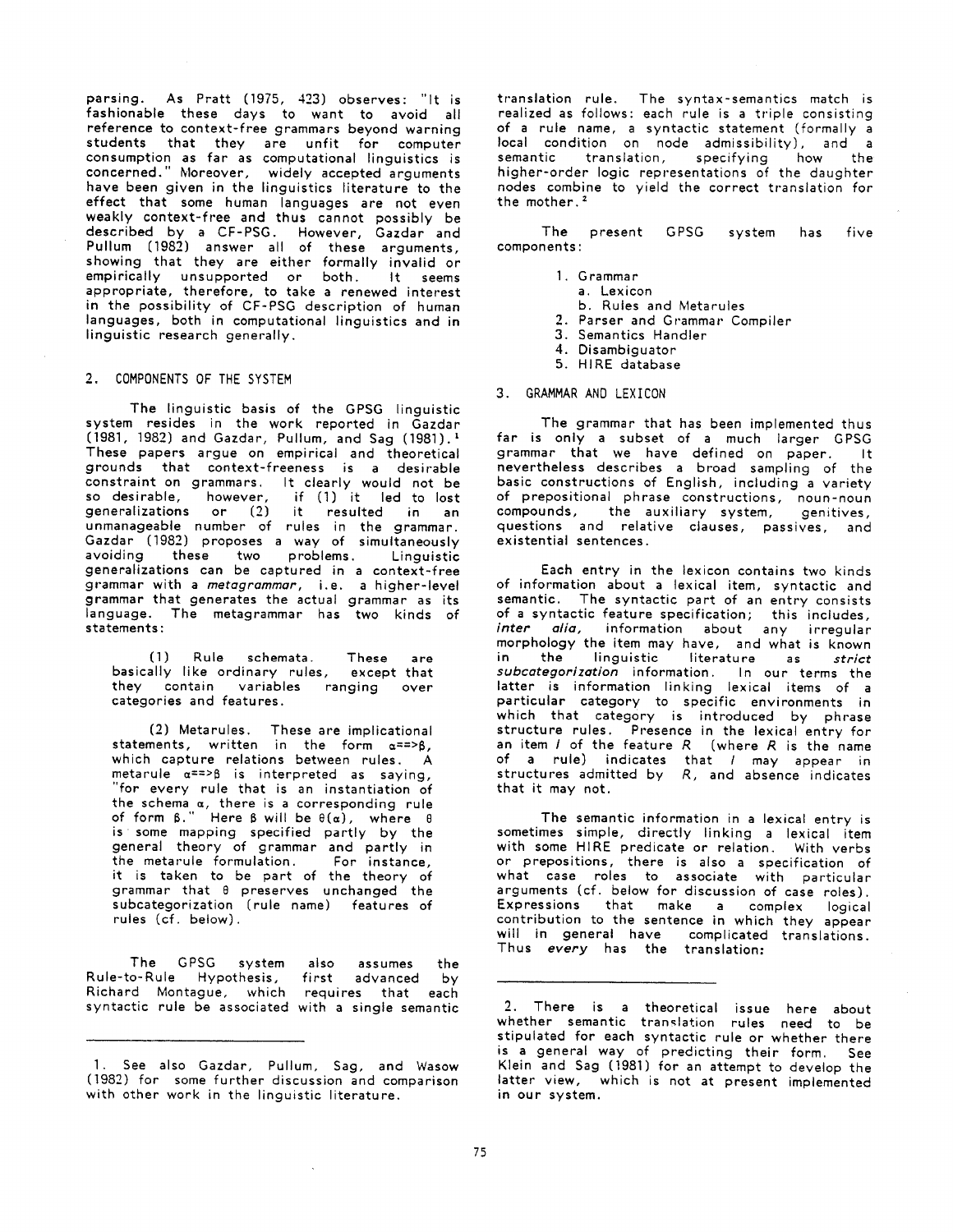# (LAMBDA P (LAMBDA Q ((FORALL X (P X))

# $\rightarrow$  (0  $X$ )))),

This indicates that it denotes a function which takes as argument a set P, and returns the set of properties that are true of all members of that set (cf. below for slightly more detailed discussion).

A typical rule looks like this:

### <VPI09: V] -> V N]! N!I2: ((V N!!2) N!!)>

The exclamation marks here are our notation for the bars in an X-bar category system. (See<br>lackendoff (1977) for a theory of this Jackendoff (1977) for a theory of type--though one which differs on points of detail from ours.) The rule has the form <a: b: c>. Here  $\sigma$  is the name  $'$ VP109';  $b$  is a condition that will admit a node labeled 'V!' if it has three daughter nodes labeled respectively 'V' (verb), 'Nit' (noun phrase at the second bar level), and 'NI!' (the numeral 2 being merely an index to permit reference to a specific symbol in the semantics, the metarules, and the rule compiler, and is not a part of the category label); and c is a semantic translation rule stating that the V constituent translates as a function expression taking as its argument the translation of the second N!!, the result being a function expression to be applied to the translation of the first N!!.

By a general convention in the theory of grammar, the rule name is one of the feature values marked on the lexical head of any rule that introduces a lexical category (as this one introduces V). Only verbs marked with that feature value satisfy this rule. For example, if we include in the lexicon the word *give* and assign to it the feature *VPI09,* then this rule would generate the verb phrase *gave Anne a job.* 

A typical metarule is the passive metarule, which looks like this (ignoring semantics):

 $\langle PAS: \langle V! \rangle > V N! \rangle$  W =>  $\langle V! \rangle > V$   $\langle PAS \rangle$  W >>

W is a string variable ranging over zero or more category symbols. The metarule has the form <N:  $\langle A \rangle$  =>  $\langle B \rangle$ , where N is a name and  $\langle A \rangle$  and  $\langle B \rangle$ are schemata that have rules as their instantiations when appropriate substitutions are made for the free variables. This metarule says that for every rule that expands a verb phrase as verb followed by noun phrase followed by anything else (including nothing else), there is another rule that expands verb phrase as verb with passive morphology followed by whatever followed the noun phrase in the given rule. The metarule PAS would apply to grammar rule VP109 given above, yielding **the** rule:

$$
\langle VP109: V! \rightarrow V[PAS] N!! \rangle
$$

As we noted above, the rule number feature is preserved here, so we get *Anne was given a job,*  where the passive verb phrase is *given a job,*  but not *\*Anne was hired a job. 3* 

 $\mathbf{v}$ 

Passive sentences are thus analyzed directly, and not reduced to the form of active sentences in the course of being analyzed, in the way that is familiar from work on transformational grammars and on ATN's. However, this does not mean that no relation between passives and their active counterparts is expressed in the system, because the rules for analyzing passives are in a sense derivatively defined on the basis of' rules for analyzing actives.

More difficult than treating passives and the like, and often cited as literally impossible within a context-free grammar'," is treating constructions like questions and relative clauses. The apparent difficulty resides in the fact that in a question like *Which employee has Personnel reported that Anne thinks has performed outstandingly?,* the portion beginning with the third word must constitute a string analyzable as a sentence except that at some point it must lack a third person singular noun phrase in a position where such a noun phrase could otherwise have occurred. If it lacks no noun phrase, we get ungrammatical strings of the type *\*Which employee has Personnel reported that Anne thinks Montague has performed outstandingly?.* If it lacks a noun phrase at a position where the verb agreement indicates something other than a singular one is required, we get ungrammaticalities like *\*Which employee has Personnel reported that Anne thinks have performed outstandingly?.* The problem is thus one of guaranteeing a *grammatical* dependency across a context that may be arbitrarily wide, while keeping the grammar context-free. The technique used is introduced into the linguistic literature by Gazdar (1981). It involves an augmentation of the nonterminal vocabulary of the grammar that permits constituents with "gaps" to be treated as not belonging to the same category as similar constituents without gaps. This would be an unwelcome and inelegant enlargement of the grammar if it had to be done by means of case-by-case stipulation, but *again* the use of a metagrammar avoids this. Gazdar (1981) proposes a new set of syntactic categories of the form *a/B,*  where  $\alpha$  and  $\beta$  are categories from the basic nonterminal vocabulary of the grammar. These are called *slash categories*. A slash category a/ß may be thought of as representing a constituent of category  $\alpha$  with a missing internal occurrence of  $\beta$ . We employ a method of introducing slash categories that was suggested by Sag (1982): a metarule stating that for every rule introducing some B under  $\alpha$  there is a parallel rule introducing  $\beta/\gamma$ under  $\alpha/\mathfrak{F}$ . In other words, any constituent can have a gap of type  $\mathfrak x$  if one of its daughter constituents does too. Wherever this would lead to a daughter constituent with the label  $\frac{x}{x}$  in some

<sup>3. ~</sup> regard was *given a job* not as a passive verb phrase itself but as a verb phrase containing the verb *be* plus a passive verb phrase containing *given* and a *job.* 

<sup>4.</sup> See Pullum and Gazdar (1982) for references.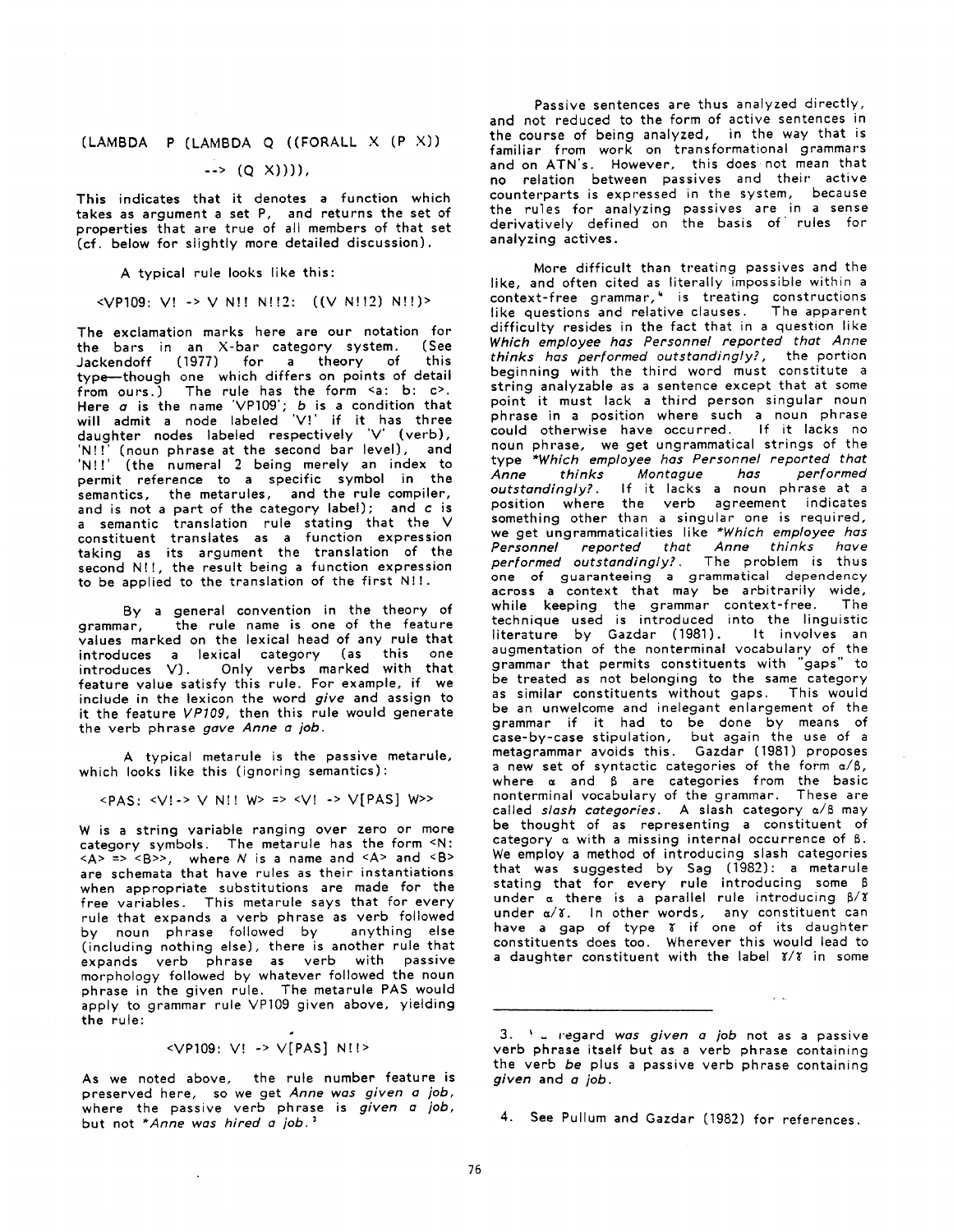rule, another metarule allows a parallel rule without the  $x/x$ , and therefore defines rules that allow for actual gaps-i.e., missing constituents. In this *way,* complete sets of rules for describing the unbounded dependencies found in interrogative and relative clauses can readily be written. Even long-distance agreement facts can be (and are) captured, since the morphosyntactic features relevant to a specific *case* of agreement are present in the feature composition of any given  $x$ .

#### 4. PARSING

The system is initialized by expanding out the grammar. That is, the metarules are applied to the rules to produce the full rule set, which is then compiled and used by the parser. Metarules are not consulted during the process of parsing. One might well wonder about the possible benefits of the other alternative: a parser that made the metarule-derived rules to order each time they were needed, instead of consulting a precompiled<br>list. This possibility has been explored by Kav This possibility has been explored by Kay (1982). Kay draws an analogy between metarules and phonological rules, modeling both by means of finite state transducers. We believe that this line is worth pursuing; however, the GPSG system currently operates off a precompiled set of rules.

Application of ten metarules to forty basic rules yielded 283 grammar rules in the 1/1/82 version of the GPSG system. Since then the grammar has been expanded somewhat, though the current version is still undergoing some debugging, and the number of rules is unstable. The size of the grammar-plus-metarules system grows by a factor of five or six through the rule compilation. The great practical advantage of using a metarule-induced grammar is, therefore, that the work of designing and revising the system of linguistic rules can proceed on a body of statements that is under twenty percent of the size it would be if it were formulated as a simple list of context-free rules.

The system uses a standard type of top-down parser with no Iookahead, augmented slightly to prevent it from looking for a given constituent starting in a given spot more than once. It produces, in parallel, all legal parse trees for a sentence, with semantic translations associated with each node.

#### 5. SEMANTICS

The semantics handler uses the translation rule associated with a node to construct its semantics from the semantics of its daughters. This construction makes crucial use of a procedure that we call Cooper storage (after Robin Cooper; see below). In the spirit of current research in formal semantics, each syntactic constituent is associated directly with a single logic expression (modulo Cooper Storage), rather than any program or procedure for producing such an expression. Our semantic analysis thus embraces the principle of "surface compositionality." The semantic

 $\mathcal{L}$ 

representations derived at each node are referred to as the Logical Representation (LR).

The disambiguator provides the crucial transition from LR to HIRE queries; the disambiguator uses information about the *sort,* or *domoin of definition,* of various terms in the logical representation. One of the most important functions of the disambiguator is to eliminate parses that do not make sense in the conceptual scheme of HIRE.

HIRE is a relational database with a certain amount of inferencing capability. It is implemented in SPHERE, a database system which is a descendant of FOL (described in Weyhrauch (1980)). Many of the relation-names output by the disambiguator are derived relations defined by axioms in SPHERE. The SPHERE environment was important for this application, since it was essential to have something that could process first-order logical output, and SPHERE does just that. A noticeable recent trend in database theory has been a move toward an interdisciplinary comingling of mathematical logic and relational database technology (see especially Gallaire and Minker (1978) and *Gallaire,* Minker and Nicolas (198])). We regard it as an important fact about the GPSG system that links computational linguistics to first-order logical representation just as the work referred to above has linked first-order logic to relational database theory. We believe that SPHERE offers promising prospects for a knowledge representation system that is principled and general in the way that we have tried to exemplify in our syntactic and semantic rule system. Filman, Lamping and Montalvo (1982) present details of some capabilities of SPHERE that we have not as yet exploited in our work, involving the use of multiple contexts to represent viewpoints, beliefs, and modalities, which are generally regarded as insuperable stumbling-blocks to first-order logic approaches.

Thus far the linguistic work we have described has been in keeping with GPSG presented in the papers cited above. However two semantic innovations have been introduced to facilitate the disambiguator's translation from LR to a HIRE query. As a result the linguistic system version of LR has two new properties:

(1) The intensional logic of the published work was set aside and LR was designed to be an extensional first-order language. Although constituent translations built up on the way to a root node may be second-order, the system<br>maintains first-order reducibility This first-order reducibility. This reducibility is illustrated by the following analysis of noun phrases as second-order properties (essentially the analysis of Montague (]970)). For example, the proper name *Egon* and the quantified noun phrase *every opplicant* are both translated as sets of properties: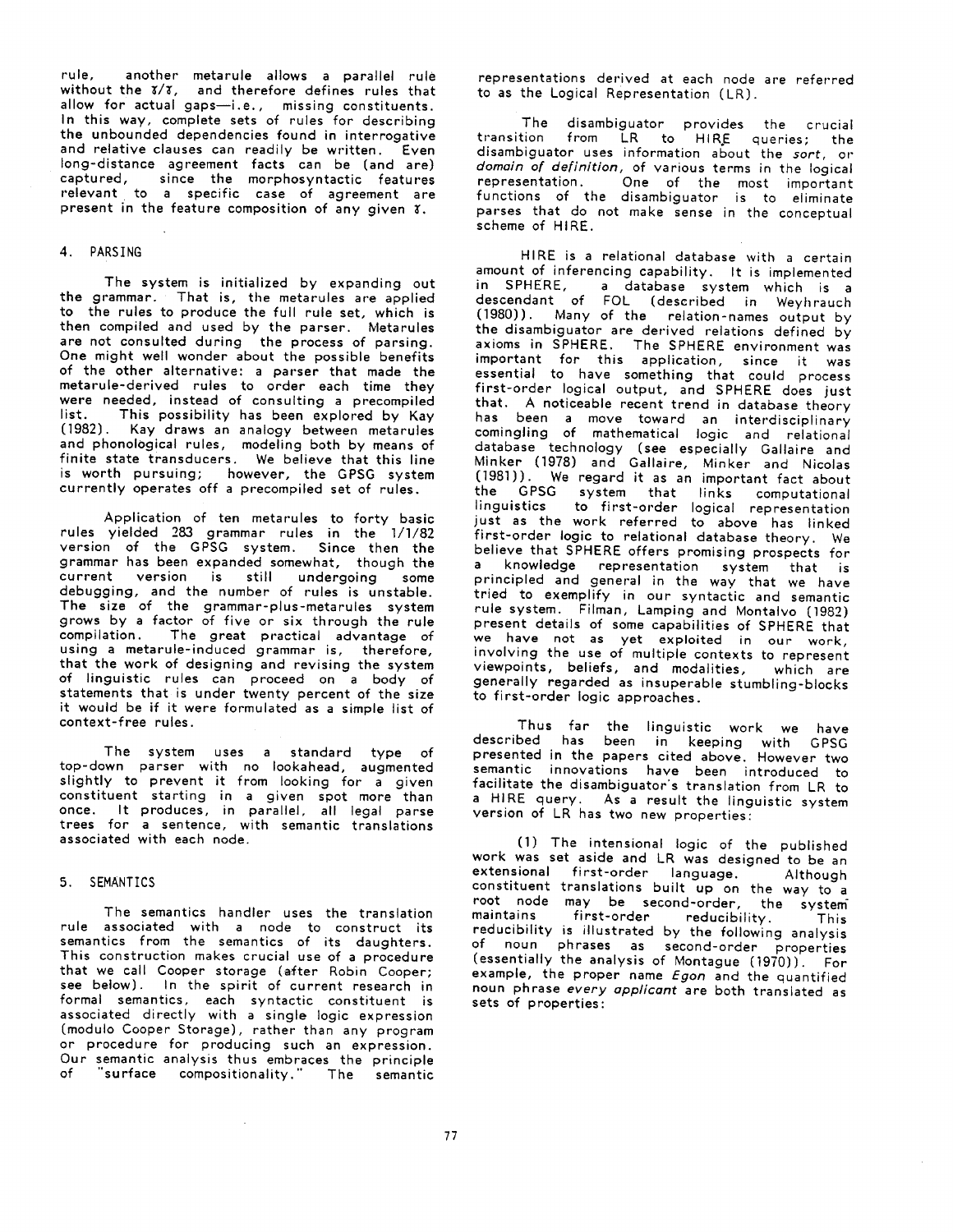### Egon = LAMBDA P (P EGON) Every applicant = LAMBDA P (FORALL X  $((APPLICANT X) -->(P X)))$

*Egon* is translated as the set of properties true of Egon, and *every applicant,* as the set of properties true of all applicants. Since basic predicates in the logic are first-order, neither of **the** above expressions can be made the direct argument of any basic predicate; instead the argument is some unique entity-level variable which is later bound to the quantifier-expression by quantifying in. This technique is essentially **the** storage device proposed in Cooper (1975). **One** advantage of this method of "deferring" the introduction into the interpretation process of phrases with quantifier meanings is that it allows for a natural, nonsyntactic treatment of scope ambiguities. Another is that with a logic limited to first-order predicates, there is still a natural treatment for coordinated noun phrases of apparently heterogeneous semantics, such as *Egon*  and *every applicant.* 

(2) HIRE represents events as objects. All objects in the knowledge base, including events, belong to various *sorts.* For our purposes, *a sort*  is a set. HIRE relations are declared as properties of entities within particular sorts. For example, there is an *employment* sort, consisting of various<br>particular employment events, and an particular employment events, and an<br>employment employee relation as well as employment.employee relation as *employment .organization* and *employment.manager*  relations. More conventional relations, *employee.manager* are defined as joins of the basic **event** relations. This allows the semantics to make some fairly obvious connections between verbs and events (between, say, the verb *work* and events of employment), and to represent different relations between a verb and its arguments as different first-order relations between an event and its participants. Although the lexical treatment sketched here is clearly domain dependent (the English verb *work* doesn't necessarily involve employment events), it was chosen primarily to simplify the ontology of a first implementation. As an alternative, one might consider associating *work* with events of a sort *labor,* one of whose subsorts was an employment event, defining employments as those labors associated with an organization.

Whichever choice one makes about the basic event-types of verbs, the mapping from verbs to HIRE relations cannot be direct. Consider a sentence like *Anne work5 for Egon.* The HIRE representation will predicate the *employment.manager* relation of a particular employment event and a particular manager, and the *employment.employee* relation of that same event and Anne. Yet where Egon in this example is picked out with the *employment .manager*  relation, the sentence *Anne works for HP* will need to pick out HP with the *employment.organization*  relation. In order to accomodate this many-to-many mapping between a verb and particular relations in a knowledge base, the lexicon stipulates special relations that link a verb to its eventual arguments. Following Fillmore (1968), these mediating relations are called case roles.

The disambiguator narrows the case roles down to specific knowledge base relations. To take a simple example, *Anne works for HP* has a logical representation reducible to:

### (EXISTS SIGMA (AND (EMPLOYMENT SIGMA) (AG SIGMA ANNE) (LOC SIGMA HP)))

Here SIGMA is a variable over situations or event instantiations.<sup>5</sup> The formula may be read, "There is an employment-situation whose Agent is Anne and whose Location is HP." The lexical entry for *work* supplies the information that its subject is an Agent and its complement a Location. The disambiguator now needs to further specify the case roles as HIRE relations. It does this by treating each atomic formula in the expression locally, using the fact that Anne is a person in<br>order to interpret AG, and the fact that HP is order to interpret AG, an organization in order to interpret LOC. In this<br>case, it interprets the AG role as case, it interprets the AG role as<br>employment.employee and the LOC role as *employment.employee* and the *employment.organization.* 

The advantages of using the roles in Logical Representation, rather than going directly to predicates in a knowledge base, include (1) the ability to interpret at least some prepositional<br>phrases those known as adjuncts, without phrases, those known as adjuncts, subcategorizing verbs specially for them, since the case role may be supplied either by a verb or a preposition. (2) the option of interpreting 'vague' verbs such as *have* and *give* using *case*  roles without event types. These verbs, then, become "purely" relational. For example, the representation of *Egon gave Montague a job* would be:

### (EXISTS SIGMA (AND ((SO EGON) SIGMA) ((POS MONTAGUE) SIGMA) (EMPLOYMENT SIGMA)))

Here SO 'source' will pick out the same *employment.manager* relation it did in the example above; and POS 'possession' is the same relation as that associated with *have.* Here the situation-type is supplied by the translation of the noun job. It is important to realize that this representation is derived without giving the noun phrase a *job* any special treatment. The lexical entry for *give*  contains the information that the subject is the source of the direct object, and the direct object the possession of the indirect object. If there were lamps in our knowledge base, the derived representation of *Egon gave Montague a lamp* would simply be the above formula with the predicate *lamp* replacing *employment.* The possession relation would hold between Montague and some

<sup>5.</sup> Our work in this domain has been influenced by the recent papers of Barwise and Perry on situation semantics"; see e.c. Barwise and Perry (1982)).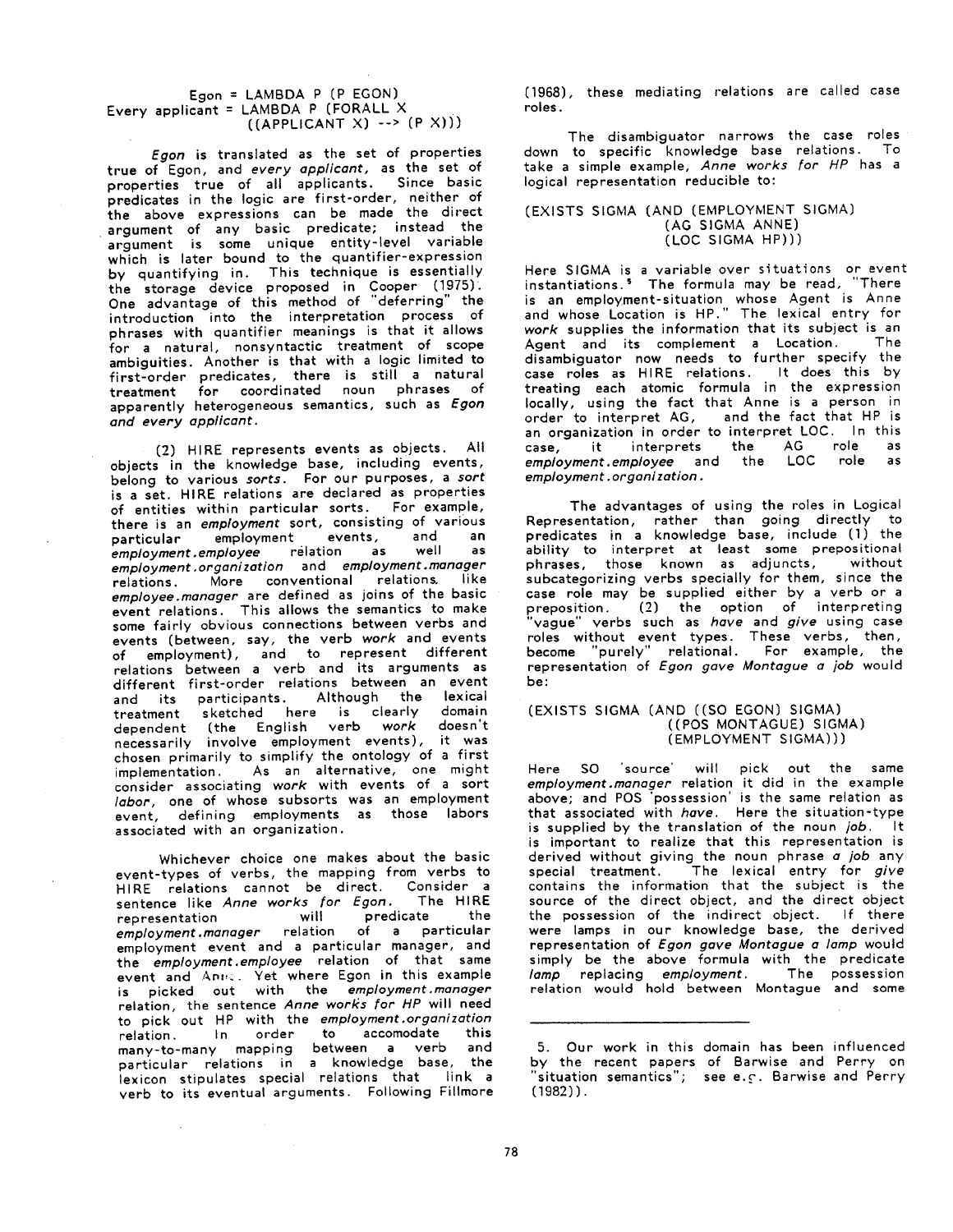lamp, and the disambiguator would retrieve whatever knowledge-base relation kept track of such matters.

Two active research goals of the current project are to give all lexical entries domain independent representations, and to make all knowledge base-specific predicates and relations the exclusive province of the disambiguator. One important means to that end is *case* roles, which allow us a level of abstract, purely "linguistic" relations to mediate between logical representations and HIRE queries. Another is the use of general event types such as labor, to replace event-types specific to HIRE, such as employments. The case roles maintain a separation between the domain representation language and LR. Insofar as that separation is achieved, then absolute portability of the system, up to and including the lexicon, is *an attainable* goal.

Absolute portability obviously has immediate practical benefits for any system that expects to handle a large fragment of English, since the effort in moving from one application to another will be limited to "tuning" the disambiguator to a new ontology, and adding "specialized" vocabulary. The actual rules governing the production of first-order logical representations make no reference to the facts of HIRE. The question remains of just how portable the current lexicon is; the answer is that much of it is already domain independent. Quantifiers like *every* (as we saw in the discussion of NP semantics) are expressed as logical constants; verbs like *give* are expressed entirely in terms of the case relations *that* hold among their arguments. Verbs like *work* can be abstracted away from the domain by a simple extension. The obvious goal is to try to give domain independent representations to a core vocabulary of English that could be used in a variety of application domains.

#### 6. AN EXAMPLE

We shall now give a slightly more detailed illustration of how the syntax and compositional semantics rules work. We are still simplifying considerably, since we have selected an example where role frames are not involved, and we are not employing features on nodes. Here we *have*  the grammar of a trivial subset of English:

**<\$1: S** -> NP VP: (NP **Vp)>"**  <NPI: NP -> DET N: (DET N)>  $\overline{VP1: VP}$  ->  $\vee$  NP:  $(\vee$  NP)> <VP2: VP -> V A: A>

Suppose that the lexicon associated with the above rules is:

<every:DET: (LAMBDA P (LAMBDA Q (FORALL X ((P X)  $IMPLIES (Q X))$ ))) <applicant: N: APPLICANT> <interviewed: V[(RULE VP1)]: INTERVIEW> <Bill: NP: (LAMBDA P (P BILL))>  $\leq$ is:  $V[(RULE VP2)]$ : (BE) >

<competent: A: (LAMBDA Y (EXPERT.LEVEL HIGH Y))>

The syntax of a lexical entry is <L: C: *T>,* where L is the spelling of the item, C is its grammatical category and feature specification (if other than the default set) and  $T$  is its translation into LR.

Consider how we assign an LR to a sentence like *Every applicant is competent.* The translation of *every* supplies most of the structure of the<br>universal quantification, needed in LR, it universal quantification needed in LR. represents a function from properties to functions from properties to truth values, so when applied to *applicant* it yields a constituent, namely *every applicant,* which has one of the property slots filled, and represents a function from properties to truth-values; it is:

(LAMBDA P (FORALL X ((APPLICANT X) IMPLIES (P X))))

This function can now be applied to the function denoted by *competent, i.e.* 

( LAMBDA Y (EXPERT.LEVEL HIGH Y))

This yields:

```
(FORALL X 
((APPLICANT X) 
IMPLIES 
(LAMBDA Y 
 (EXPERT.LEVEL HIGH Y)) X))
```
And after one more lambda-conversion, we have:

( FORALL X ((APPLICANT X) IMPLIES (EXPERT.LEVEL HIGH X)))

Fig. 1 shows one parse tree that would be generated by the above rules, together with its<br>logical translation. The sentence is *Bill* The sentence is *Bill interviewed every applicant.* The complicated translation of the VP is necessary because INTERVIEW is a one-place predicate that takes an entity-type argument, not the type of function that every *applicant* denotes. We thus defer combining the NP translation with the verb by using Cooper storage. A translation with a stored NP is represented above in angle-brackets. Notice that at the S node the NP *every applicant* is still stored, but the subject is not stored. It has directly combined with the VP, by taking the VP *as an argument.* INTERVIEW is itself a two-place predicate, but one of its argument places has been filled by a place-holding *variable,* X1. There is thus only one slot left. The translation can now be completed via the operations of Storage Retrieval and lambda conversion. First, we simplify the part of the semantics that isn't in storage: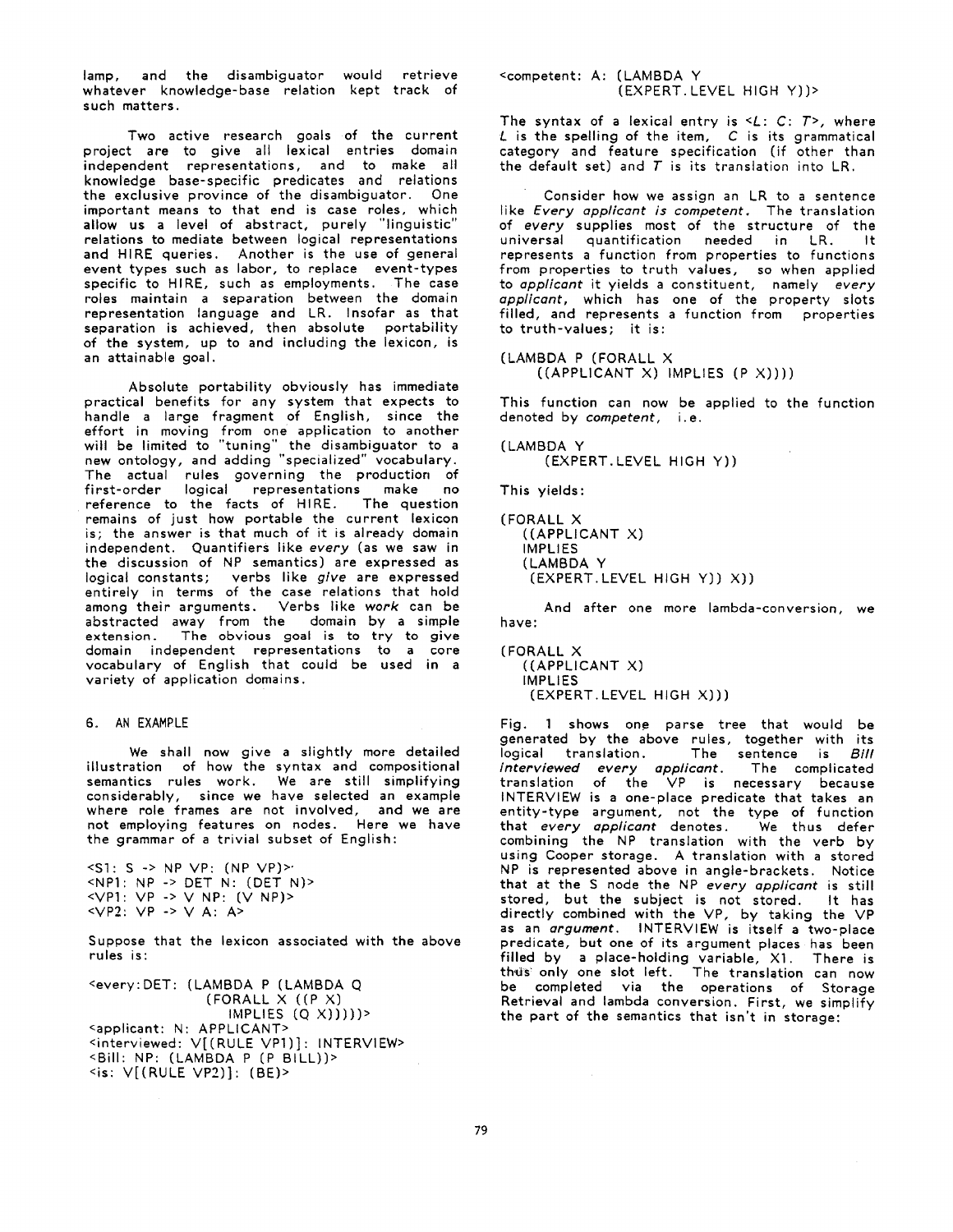

#### $((LAMBDA P (P BILL)) (INTERVIEW X1))$  => ((INTERVIEW Xl) BILL)

The function (LAMBDA P (P BILL)) has been evaluated with P set to the value (INTERVIEW X1); this is a. conventional lambda-conversion. The rule for storage retrieval is to make a one-place predicate of the sentence translation by lambda-binding the placeholding variable, and then to apply the NP translation as a function to **the**  result. The S-node translation above becomes:

### ((LAMBDA P

(FORALL X ((APPLICANT X) IMPLIES (P X)))) (LAMBDA X1 ((INTERVIEW X1) BILL)))

[lambda-conversion] *==>* 

(FORALL X ((APPLICANT X) IMPLIES ((LAMBDA X1 ((INTERVIEW X1) BILL)) X)))

 $[lambda-conversion]$  ==>

(FORALL X ((APPLICANT X) IMPLIES  $((\text{INTERVIEW X)} \text{ BILL})))$ 

This is the desired final result.

# 7. CONCLUSION

What we have outlined is a natural language system that is a direct implementation of a linguistic theory. We have argued that in this case the linguistic theory has the special appeal of computational tractability (promoted by its context-freeness), and that the system as a whole offers the hope of a happy marriage of linguistic theory, mathematical logic, and advanced computer applications. The system's theoretical underpinnings give it compatibility with current research in Generalized Phrase Structure Grammar, and its augmented first order logic gives it compatibility with a whole body of ongoing research in the field of model-theoretic semantics.

The work done thus far is only the first step on the road to a robust and practical natural language processor, but the guiding principle throughout has been extensibility, both of the grammar, and of the applicability to various spheres of computation.

#### ACKNOWLEDGEMENT

Grateful acknowledgement is given to two brave souls, Steve Gadol and Bob Kanefsky, who helped give this system some of its credibility by implementing the actual hook-up with HIRE. Thanks are also due Robert Filman and Bert Raphael for helpful comments on an early version of this paper. And a special thanks is due Richard Weyhrauch, for encouragement, wise advice, and comfort in times of debugging.